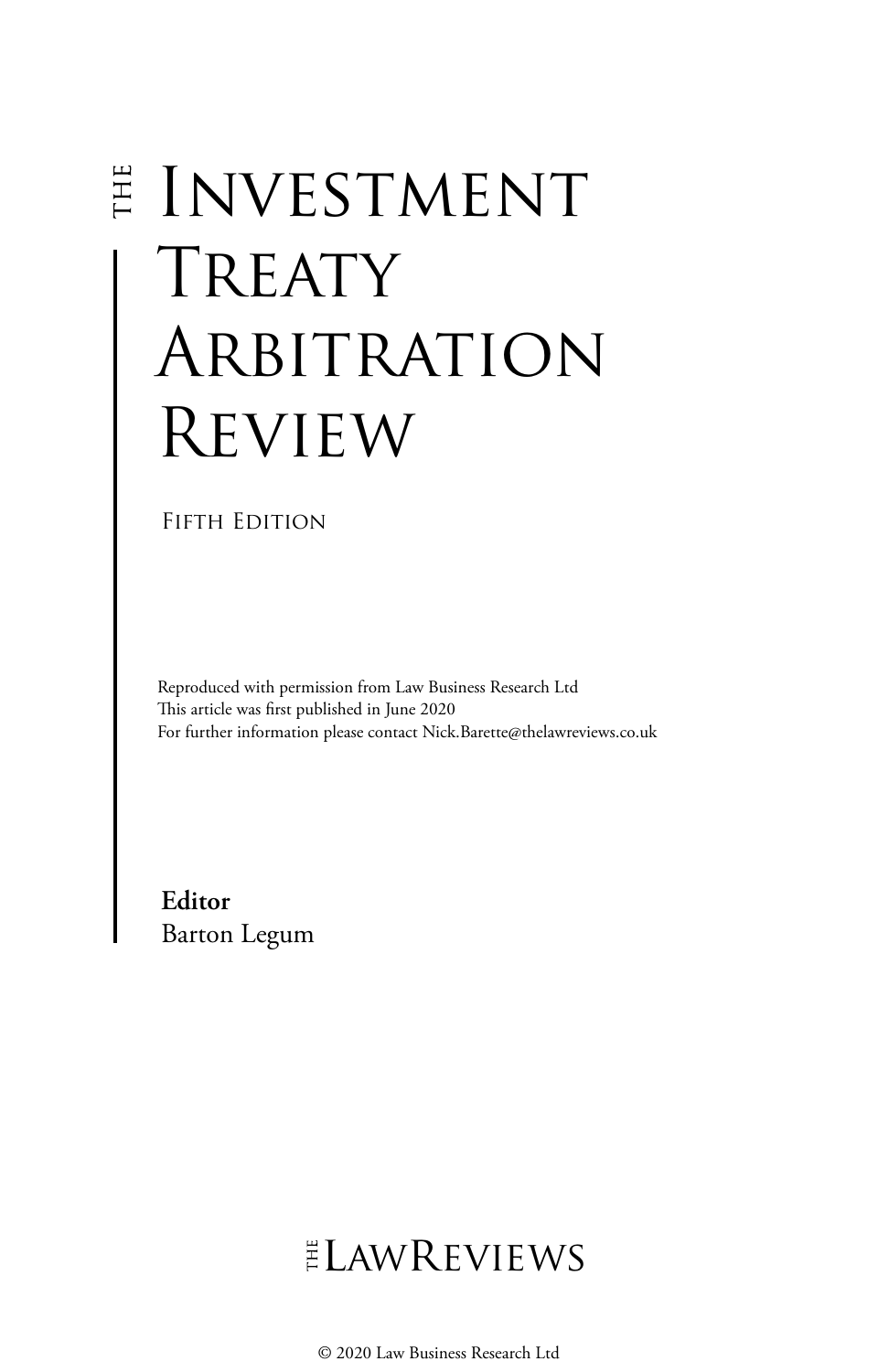## PRINCIPLES OF DAMAGES FOR VIOLATIONS OTHER THAN EXPROPRIATION

*Ruxandra Ciupagea and Boaz Moselle*<sup>1</sup>

#### **I INTRODUCTION**

In another chapter of this book, 'Compensation for Expropriation', Konstantin Christie and Rodica Turtoi discuss the issue of compensation for expropriation from a legal perspective. This chapter is complementary in both subject matter and approach. We proceed from the perspective of economists who do not claim to make legal judgments, and we address the assessment of damages in treaty violations other than expropriation.2

We focus on four key questions that, in our experience, arise in most disputes that require the assessment of damages, albeit with differing weights depending on specific circumstances:3

- *a* What are the fundamental standards for assessing damages?
- *b* What is the date at which damages should be assessed (the date of assessment)?
- *c* How should estimates of losses incurred at dates before or after the date of assessment be brought forwards or backwards to the date of assessment?
- *d* What interest should be applied to bring the damages estimate forwards from the date of assessment to the date of the award?

This chapter will address each of the four questions in turn. Our discussion is certainly not exhaustive. In any specific matter, a quantum expert will need to undertake further inquiry, guided where necessary by instruction on relevant matters of fact and law, to identify and correctly apply the relevant principles.

#### **i Standards for assessing damages**

The choice of standard for assessing damages is a question of law. To our understanding and in our experience, the relevant standard for assessing damages arising from investment treaty violations is usually that of 'full reparation'. In the frequently cited *Chorzow* case, the Permanent Court of International Justice stated that 'reparation must, as far as possible, wipe out all consequences of the illegal act and reestablish the situation which would, in all probability have existed if that act had not been committed'.4

<sup>1</sup> Ruxandra Ciupagea is a senior vice president and Boaz Moselle is an executive vice president at Compass Lexecon.

<sup>2</sup> We only address issues of financial damages (as opposed to, for example, restitution in kind).

<sup>3</sup> As a general matter, these questions are equally relevant to both expropriation and other investment treaty violations (and indeed to damages in commercial disputes).

<sup>4</sup> Case concerning the Factory at Chorzow (Merits), PCIJ, Series A, No. 17, 1928, p. 47.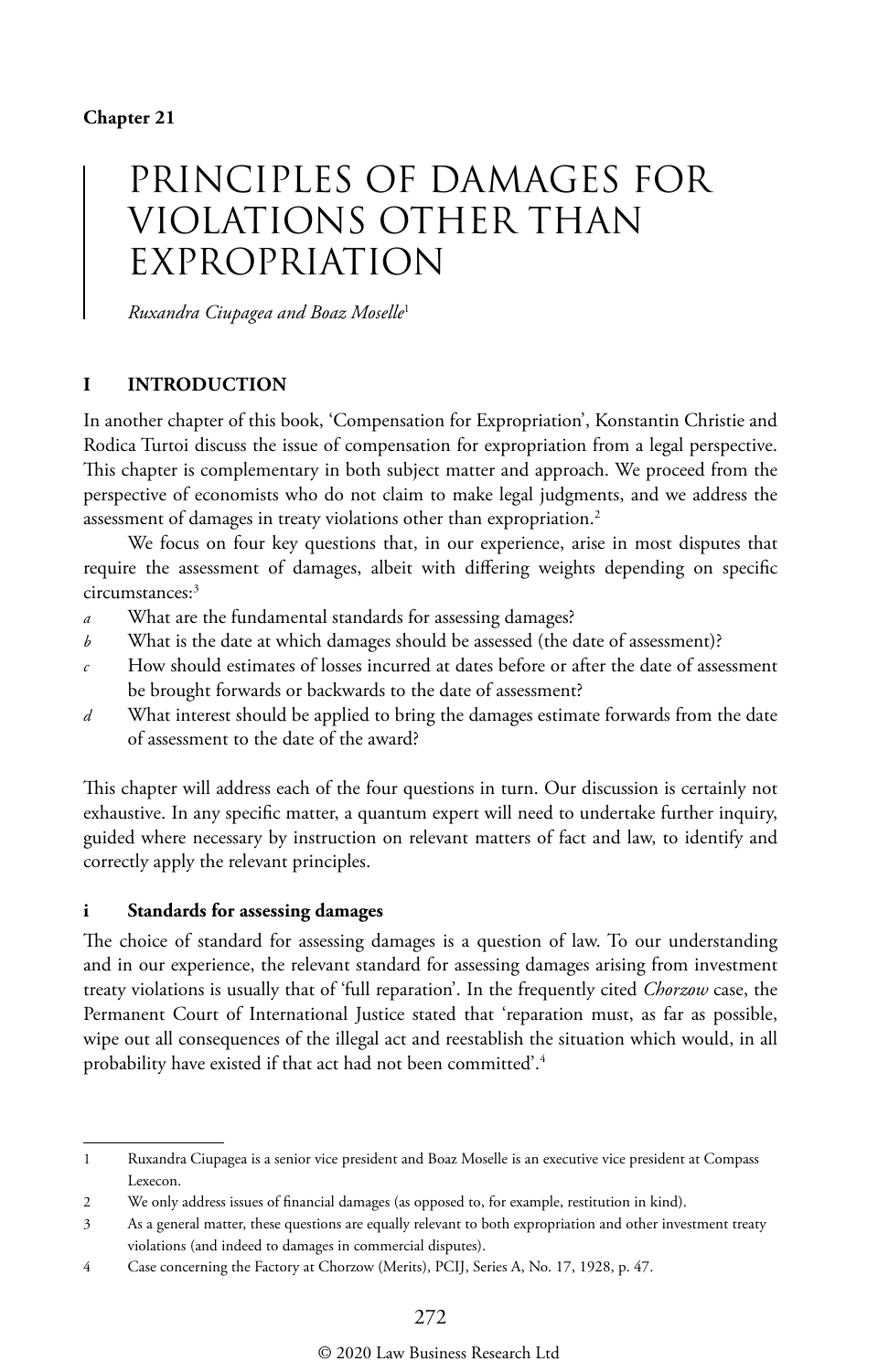The full reparation standard gives rise to a number of questions. One issue is the application of the requirement to compensate for 'all consequences', which can give rise to debate as to the level of certainty required before a tribunal will find it appropriate to include certain heads of damages. Here, expert evidence may be relevant to help the tribunal assess the level of certainty, although the question of what level of uncertainty or 'remoteness' disqualifies a claimed consequence from meriting compensation is, again, one of law.

A second issue arises from what 'the situation which would, in all probability have existed if that act had not been committed' refers to. It begs the question of what date should be considered in making this determination. Is it to restore the situation that would have existed at the date of the treaty violation (the date of violation), at the date of award or at some other point in time?

From the perspective of financial damages, full reparation requires awarding the damaged party with a sum of money that leaves them in the same financial position as if there had been no violation. To estimate the damages required to effect full reparation, quantum experts generally adopt a methodology that, as a first step, maps out two scenarios:

- The 'actual' scenario, which represents the circumstances since the violation occurred. The actual scenario often extends beyond the time at which the expert is performing his or her analysis, and may therefore require forecasting of future events.
- *b* The 'but-for' or 'counterfactual' scenario, which represents what would have happened in the absence of the violation. The but-for scenario also often extends into the future, and may therefore require both 'back-casting' and forecasting of what past and future outcomes would have been. In some circumstances, there may be significant uncertainty as to what those outcomes would have been, and experts address that uncertainty in various ways that we do not discuss in this chapter.

Thus, we may informally define damages as the sum of money that would make the investor indifferent between the actual scenario (defined to include receipt of that sum of money at the relevant date, the choice of date being an issue that we discuss in Section I.ii) and the but-for scenario.<sup>5</sup> In other words, damages be defined as the sum of money that would place the investor in the same financial position in the actual scenario as it would have held in the but-for scenario.

Having carried out this first step, a number of different approaches are possible, including:

- estimating the value of the investor's assets as at the date of assessment in both the but-for and the actual scenarios. Damages as at the date of assessment are then given by the difference between these two numbers. For example, if the investor has an asset that would have been worth US\$200 million absent the violation, but instead is worth US\$150 million at that date, prima facie, the damages are US\$50 million; $^6$  or
- *b* estimating the difference between the cash flows that the investor would have enjoyed in the two scenarios, and value that difference to estimate damages (using the method

#### © 2020 Law Business Research Ltd

<sup>5</sup> The definition leaves open the question of whether it is the specific investor, or a hypothetical 'typical' investor, who should be considered.

<sup>6</sup> We do not touch on additional considerations that might give a different answer (notably the issue of mitigation).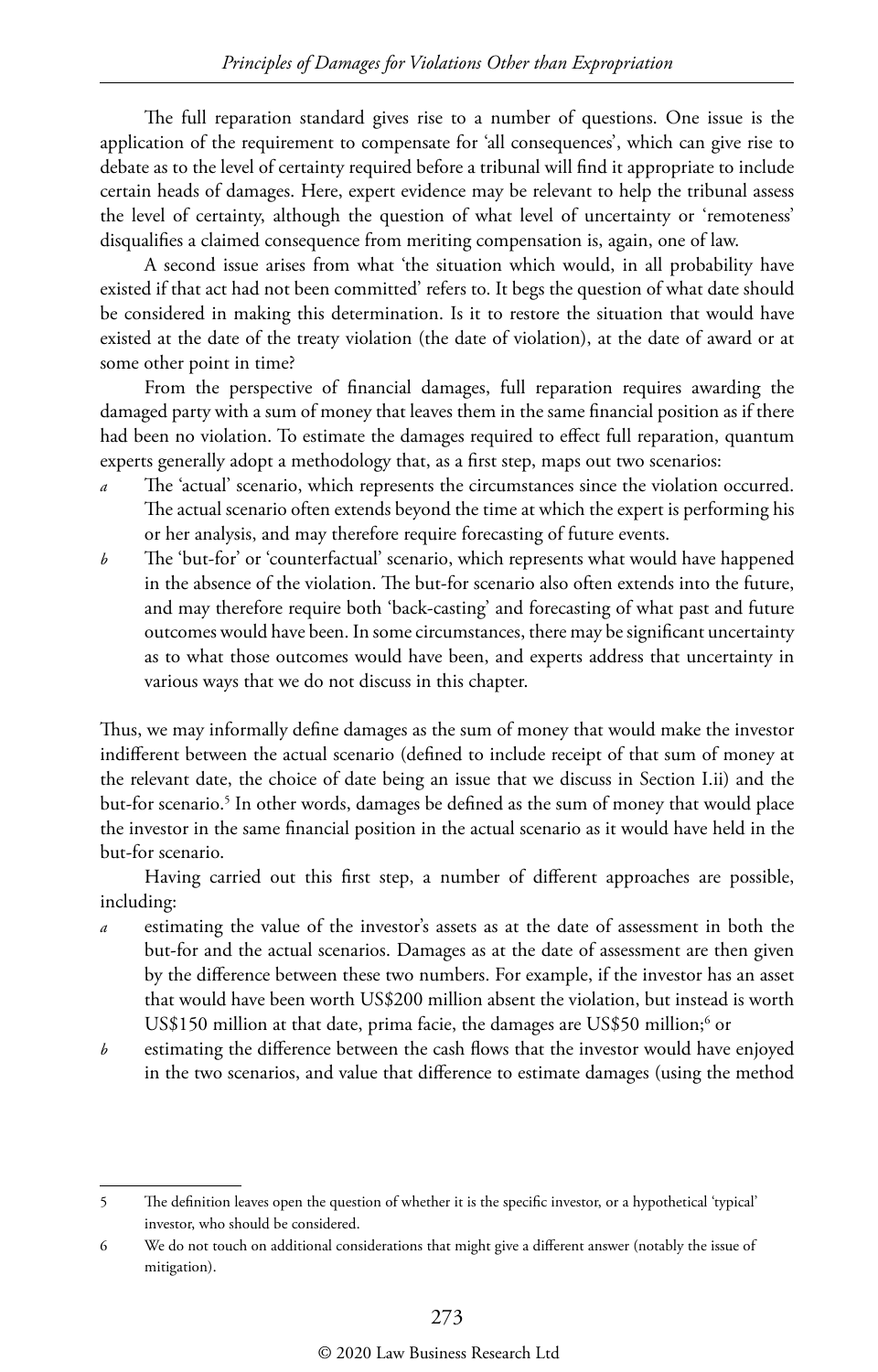of discounted cash flows (DCF)).7 For example, if the violation deprived the investor of annual cash flows of US\$10 million for five years, damages are the value as at the date of assessment of the five years of annual US\$10 million cash flows (the expert applies financial techniques to estimate a figure for this value).

These two approaches do not differ in terms of what is being measured. In both cases, the expert estimates damages as the difference between (1) the financial position in which the investor is actually in; and (2) the financial position that the investor would have been in but for the actions against which damages are claimed. However, from a practical and technical perspective they have some important differences. In particular, the second approach has the advantage that a person does not have to assess the value of the investor's asset in the two scenarios, only the value of the difference in cash flows. Any elements of the cash flows that are the same across both scenarios are irrelevant and can be ignored.

In some cases, this is a great convenience. For example, in recent years, there have been many disputes arising from investments in renewable generation in various EU Member States. The 'typical' picture is that an investor builds renewable generation assets (e.g., solar PV or wind energy generation) under a mechanism whereby it would obtain revenue over many years from 'support payments' from the public authorities, as well as from the sale of electricity. At some point, the authorities lower the level of those support payments, and investors claim that those changes are in violation of applicable treaty obligations. To assess damages in this case following the first approach, the assets would have to be valued, and their value at a particular date might depend on a number of uncertain factors such as the expected future level of costs, the expected future level of market prices for electricity and the expected technical life of the plant. However, the impact of the alleged violation is much more certain: it involves the removal of a certain stream of support payments, whose level and longevity was clear.8

This is one important difference between estimating damages in the context of expropriation relative to other violations. In cases of expropriation, the investor's interest in the expropriated asset is typically valued, rather than comparing but-for and actual scenarios, and the option of looking only at the difference in cash flows therefore does not exist (formally, it might be said that it exists because cash flows can be compared in the but-for scenario with cash flows of zero in the actual scenario, but in practice that amounts to saying that the asset is only valued in the but-for scenario).

To value an asset under the first approach, experts typically rely on some combination of the DCF methodology and (depending on the availability of appropriate comparators) certain benchmarking techniques. For example, a company can be valued at a given date by finding a group of comparable companies and estimating the average ratio of enterprise

<sup>7</sup> In brief, DCF methodology entails forecasting cash flows over time, discounting so as to bring them all to a single date (usually, the chosen date of assessment, as discussed later in this chapter), and then summing. Discounting is performed through the use of a 'discount rate'. For example, if the annual discount rate is 5 per cent, the US\$1 million to be received a year from now has a 'present value' of US\$1 million divided by 1.05 (i.e., approximately US\$952,000); whereas US\$1 million received a year ago has a present value of US\$1 million multiplied by 1.05 (i.e., US\$1.05 million). The DCF methodology is explained in detail in any corporate finance textbook (e.g., Richard A Brealey, Stewart C Myers, Franklin Allen, *Principles of Corporate Finance*, 13th edn, McGraw Hill).

<sup>8</sup> The total level of support payments would typically depend on annual plant output, and is therefore not 100 per cent certain. In our experience, however, reliable forecasts exist.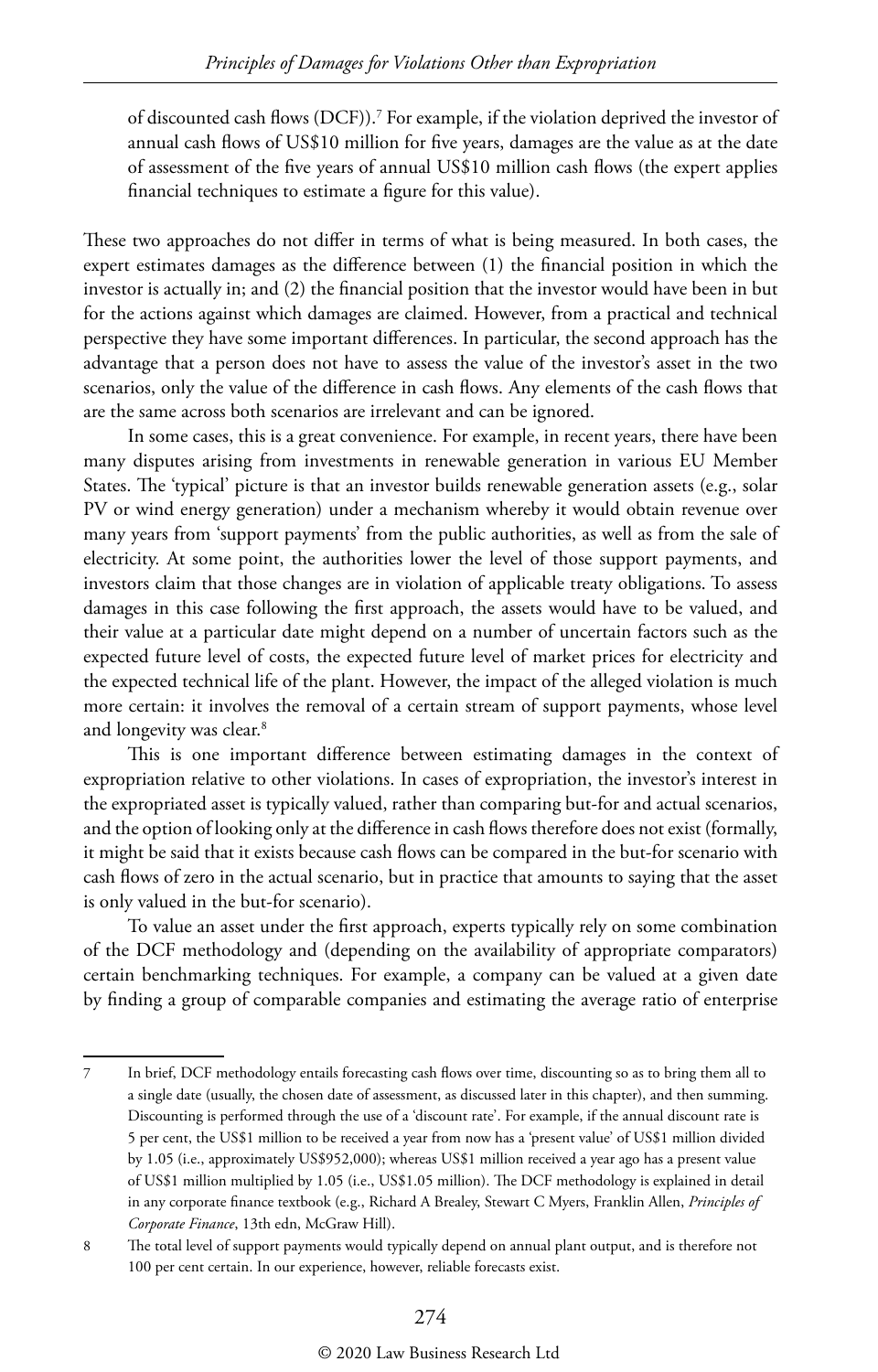value to earnings before tax, interest, depreciation and amortisation (EBITDA) for those companies. That 'multiple', applied to the company's EBITDA, gives an estimate of its enterprise value. Only the DCF approach is discussed in this chapter.

#### **ii Date of assessment**

The standard of full reparation requires compensation so as to 'reestablish the situation which would, in all probability have existed if that act had not been committed', but does not identify the date at which the situation should be re-established (i.e., the date of assessment). We consider two possible approaches to the choice of date:

- The *ex post* approach: estimate the sum of money 'US\$X' such that if the investor is given that sum on the date of the award, it will be in the same financial position as it would have been had the violation not occurred. The date of assessment is therefore the date of the award. Under the *ex post* approach, information available as at the date of award is used, not information that only becomes available later.<sup>9</sup>
- *b* The *ex ante* approach: estimate the sum of money 'US\$Y' such that if the investor had been given US\$Y at the time the treaty violation occurred, it would have been in the same financial position as if the violation had not occurred. The date of assessment is therefore the date of violation, and therefore information available as at the date of violation is used, and no further. That sum of money is brought forward to the date of the award (as discussed later in this chapter).

Although the question posed by *ex ante* versus *ex post* may sound theoretical, it can be of the greatest practical importance. In the *Yukos* dispute, the tribunal set the date of the treaty violation at 19 December 2004, and estimated damages at that date of US\$22 billion, compared with a figure of US\$67 billion at the date of award (i.e., 30 June 2014).10 The choice of date of assessment therefore made a difference (before interest) of approximately US\$45 billion.<sup>11</sup> The main driver of the difference was that oil prices as at December 2004 were much lower than in June 2014 (and that the oil price would increase so much after December 2004 was not known as at that date).

We consider the choice between the *ex ante* and *ex post* approaches to be fundamentally a question of law.12, 13 However, understanding the economic consequences of each approach may be relevant to the choice.

#### © 2020 Law Business Research Ltd

<sup>9</sup> At least, that is the theory: in practice, the latest date that is practical is used, as it is not possible to finalise calculations on the day the award is given.

<sup>10</sup> PCA Case No. AA 227 *Yukos Universal Ltd (Isle of Man) v. Russian Federation*, Final Award, 18 July 2014, paras 1819 and 1825.

<sup>11</sup> id., 1763–1769. The tribunal in that dispute determined that whichever date gave the higher value award should be used.

<sup>12</sup> It is not uncommon for investment treaties to specify a standard for compensation in the case of expropriation. For example, Article 13(1) of the Energy Charter Treaty stipulates that '[s]uch compensation shall amount to the fair market value of the Investment expropriated at the time immediately before the Expropriation or impending Expropriation became known in such a way as to affect the value of the Investment'.

<sup>13</sup> Some economists have, however, opined on the subject. An example is the article of Franklin M Fisher and R Craig Romaine, 'Janis Joplin's Yearbook and the Theory of Damages', *Journal of Accounting, Auditing and Finance* (1990).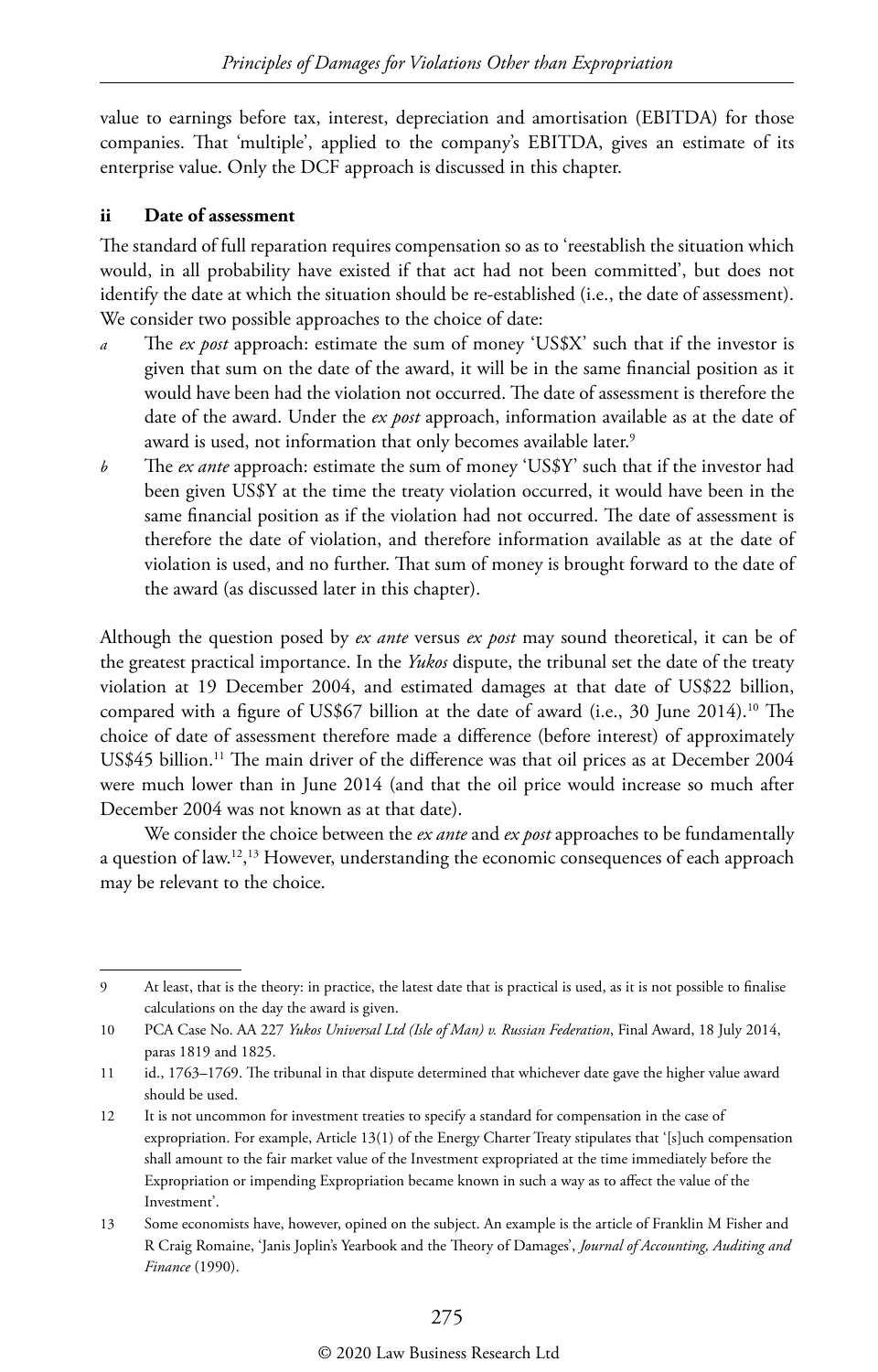First, the *ex ante* approach can in some circumstances provide damages even if with the benefit of hindsight the violation did not lead to actual harm. Thus, suppose that an investor is deprived of the ability to make an investment that at the date of violation was expected to be very profitable. For example, the investment was in oil and gas production at a time when prices were forecasted to remain high for many years. Suppose subsequently the oil price fell and remained low, such that the investment would have turned out to be loss-making (the profits from sales would not have been sufficient to cover the original expense of developing the field).

More generally, the *ex ante* approach can give rise to damages that are very different from what was actually incurred. Consider a variant of the example above, where the expected value of the investment at the date of violation was US\$500 million, but owing to the fall in oil prices it turned out with hindsight to be worth just US\$100 million. Under the *ex ante* approach, the investor will receive damages of US\$500 million (plus interest), a figure that is considerably higher than what is required to leave them in the same position, as at the date of award, as if the violation had never happened.

However, the *ex post* approach can also give rise to outcomes that may appear unintuitive. Suppose that an investor was going to engage in oil and gas exploration in two separate areas, but that it was improperly deprived of those opportunities for two different reasons, each of which was a separate violation of an applicable investment treaty. Suppose that another company instead undertook exploration in the first area, spent US\$200 million but found nothing; and in the second area, where it found reserves, undertook production, and made a profit of US\$200 million. If the investor could establish that the deprivation of the opportunity with regard to the second area was a treaty violation, it could receive damages of US\$200 million, even though the combined effect of both violations was to leave the investor no better or worse off.14

#### **iii Estimating damages as at the date of assessment**

Damages can be determined on the basis of the additional cash flows that would have accrued to the investor absent the treaty violation. Under the *ex ante* approach, these additional flows necessarily occur in the future (i.e., on or after the date of assessment) because under this approach the date at which the violation occurred is used as the date of assessment, and all consequences of the violation must therefore arise at or after that date. These consequences are future losses.15

To determine the value of future losses as at the date of assessment, one cannot simply focus on the nominal value of these additional cash flows as they would accrue to the investor at the relevant times. For example, if the investor would have had an additional US\$10 million in cash flows two years after the date of assessment, one cannot affirm that the investor's damages as at the date of assessment in respect of these additional cash flows

<sup>14</sup> This relates to the point in Fisher and Romaine, ibid., that it is not possible to seek negative damages. That is, the first of the two violations in this example saved the investor US\$200 million, the second one cost it US\$200 million: the investor can seek damages of US\$200 million for the second violation, but the state cannot seek an award of negative damages (i.e., it cannot ask to be awarded US\$200 million) in relation to the first violation. This is less likely to be an issue with the *ex ante* approach, as a state is unlikely to engage in a treaty violation that creates positive value, as of the date of violation, for an investor.

<sup>15</sup> Here, the 'future' is relative to the date of assessment; and also the consequences may include both losses and gains, so that the stream of 'losses' over time may be a mix of positive and negative amounts.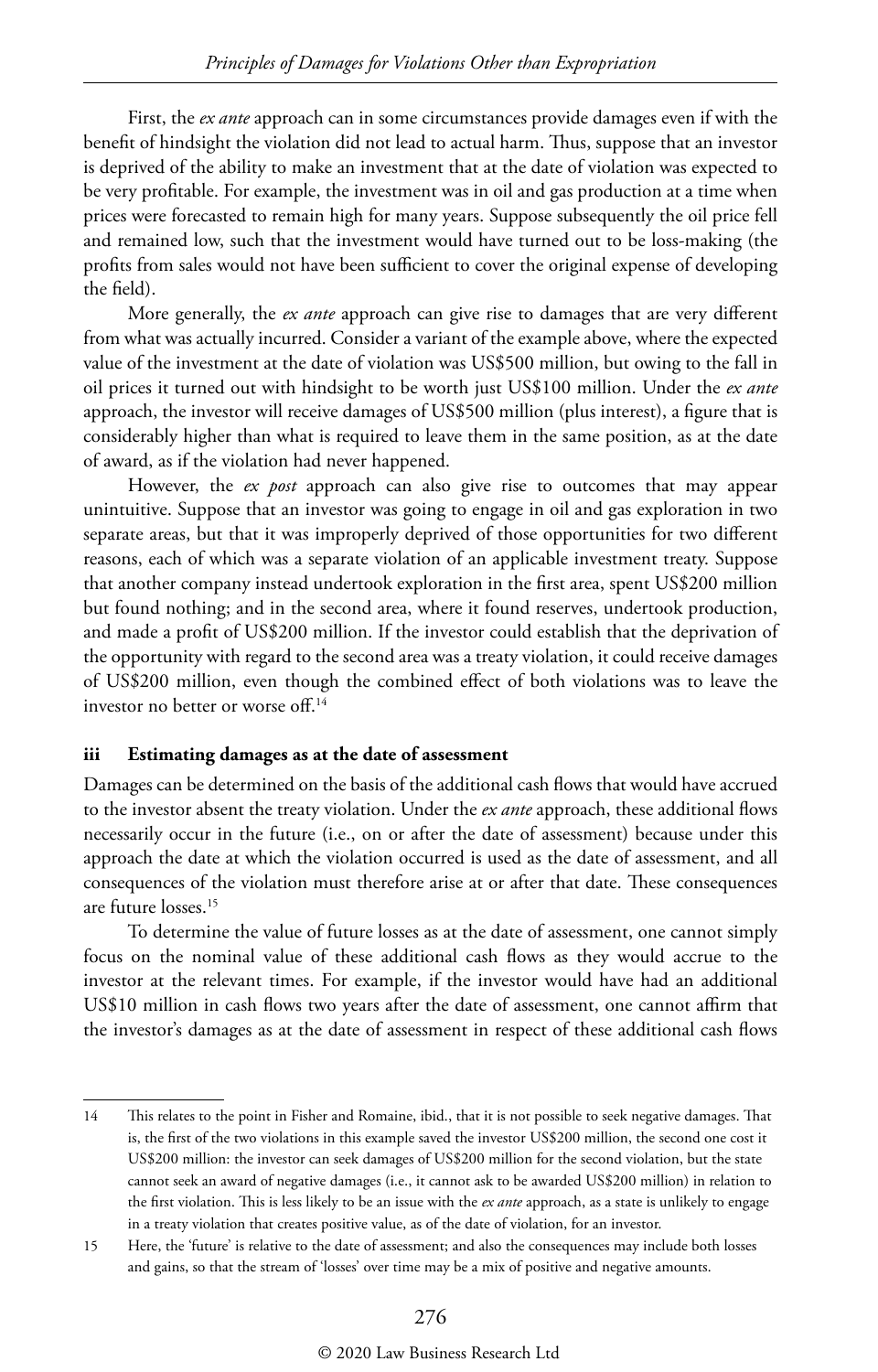equals US\$10 million. The principle of full reparation requires one to find a sum of money as at the date of assessment that is equivalent, from an investor's perspective, to receiving those cash flows at their actual dates.

Holding all else equal, future cash flows are generally worth less than cash at the present time (owing to the 'time value of money'). In addition, future cash flows are often uncertain and, therefore, holding all else equal, are worth less than risk-free cash flows. Therefore, future cash flows must be discounted to account for both the passage of time and any additional risk associated with these cash flows.

Applying the DCF methodology under either the *ex ante* or the *ex post* approaches, therefore, generally requires the application of a discount rate to future cash flows. However, under the *ex post* approach the date of assessment is later than the date of violation, typically by some years, and the losses suffered therefore occur in the past as well as in the future. Regarding past or 'historical' losses, it is clear that had the investor had the money corresponding to these additional cash flows at the time, it could have made certain use of this money that would have likely generated additional cash flows. Examples of this include: using the money to reduce its existing debt or avoid raising future debt, investing the money in its own business or alternative projects, or simply holding the money in interest-bearing deposits. In describing the but-for scenario, what those uses would have been must be stated.

In our view, the required approach is conceptually clear: the most realistic possible assessment must be attempted of what would have happened as of the date of assessment but for the violation (in essence, this follows from the meaning of date of assessment).<sup>16</sup> However, that leaves potentially challenging practical questions as to how to estimate what the resulting cash flows would have been. Regarding the latter, though it is often easy to determine the correct return on this money assuming that it is held in interest-bearing deposits (or even that the investor uses it to reduce or avoid debt), it is not so straightforward to do so if it its considered that the investor might have used the money to invest in alternative projects (and for some reason was not able to raise money to do so from other sources). The same issue can arise in the context of pre-award interest, and we discuss it in more detail under that rubric.

#### *Determining the discount rate*

The DCF methodology determines the value of future additional cash flows as of the date of assessment based on the principles discussed above. DCF is very widely used in practice, and is often viewed as the 'gold standard' for valuation (in the absence of direct market evidence). Typically, the most material question that arises during arbitration proceedings – which gives rise to the highest number of discussions among experts (apart from estimating the cash flows themselves) – is not related to the use of DCF in itself but to what is the correct discount rate to apply to the specific streams of cash flows in question.

Future cash flows should be discounted for two reasons. First, to compensate purely for the passage of time (ignoring any risks associated with future cash flows); economic theory and evidence indicate that there is a material cost to waiting to receive money, even absent any associated risks.<sup>17</sup> Second, to compensate investors for the risk associated with these cash

<sup>16</sup> Albeit, there may be some discussion as to issues such as whether the behaviour of a typical investor or the actual investor is assumed.

<sup>17</sup> Because, inter alia, human beings may die while waiting and because they tend to become wealthier as time goes by, and the marginal value of money, and consumption falls as one becomes wealthier.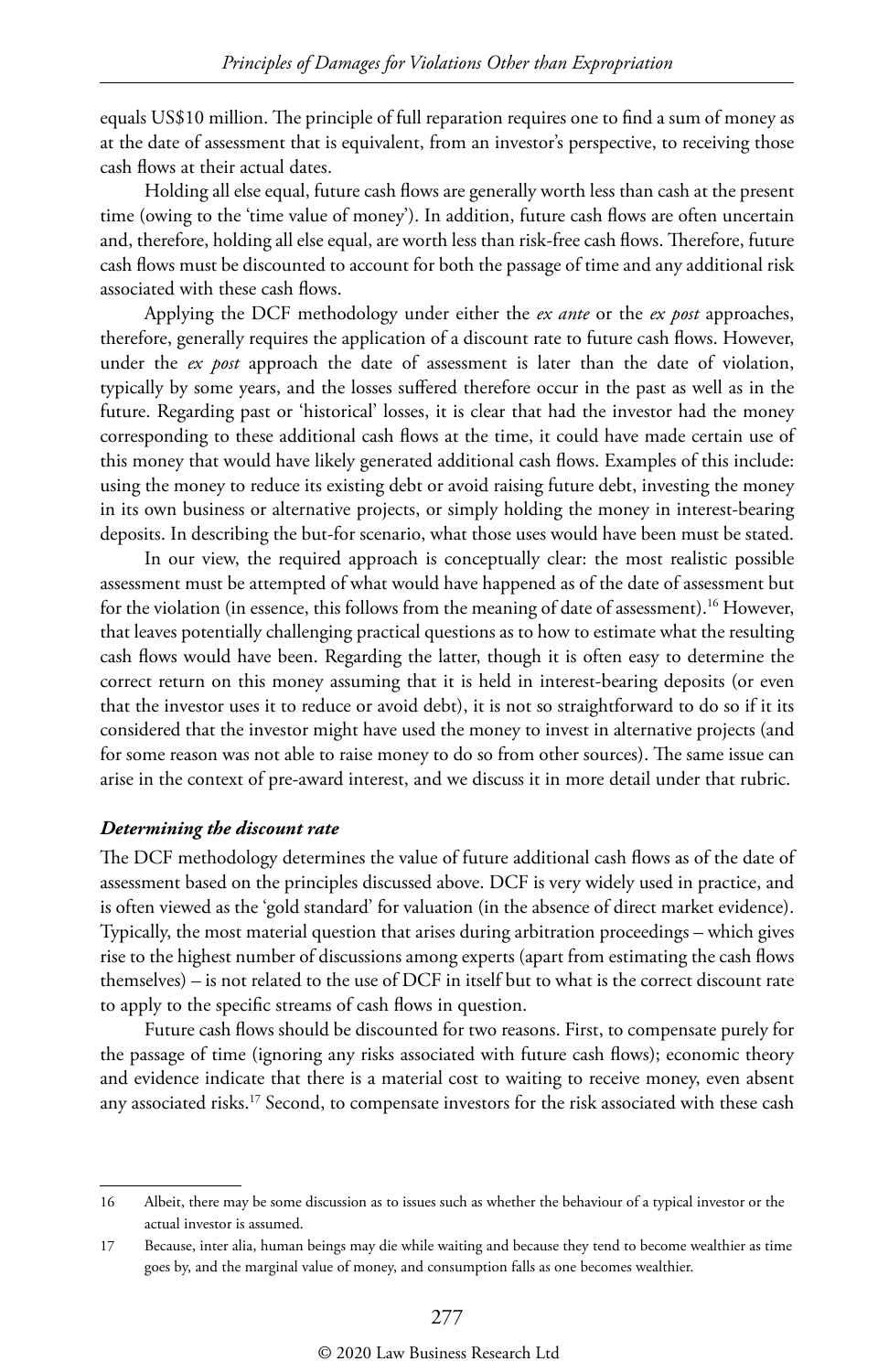flows; economic theory and evidence also indicate that there is a material cost to bearing risk: human beings are naturally 'risk averse' and require larger rewards to invest in a more risky venture.

A key point in this regard, that unfortunately is frequently misunderstood (by quantum experts as well as lawyers), is that it is the riskiness of the incremental cash flows that must be assessed. This can be very different from the riskiness of the investor's other assets. For example, suppose that an investor invests in a certain business, whose costs and revenues are uncertain and potentially risky. Suppose, however, that one part of those future revenues comprises 'support payments' from a public authority, and that those payments are very certain, until the government changes policy so as to abolish those payments (the example of support payments for investments in renewable generation comes to mind, depending on the specific circumstances of the case). If the government's actions are found to be a violation of an investment treaty that merits compensation, the compensation will be for the loss of the (previously) certain cash flows arising from the support payments, and the discount rate will be appropriate to that stream of income, which may, for example, be comparable in its level of risk to the payments a person would receive as a holder of government bonds. This discount rate can be significantly lower than the discount rate that would be applied to the cash flows of the whole asset (the project's 'cost of capital'). In the example of renewable generation, the latter rate may reflect risks related to construction and the future market price of electricity, etc., that are simply irrelevant to the cash flows that have been lost as a result of the alleged violation.

The discount rate, therefore, can be viewed as the sum of two components: a 'risk-free rate' plus a 'risk premium'. With respect to the first component, experts usually agree on the use of a risk-free rate determined by the yield on highly secure government bonds, such as US or German bonds (as it is considered that the probability of default on these bonds is negligible in this context).18

Greater disagreement usually arises when experts try to determine the second component. As a starting point, experts usually rely on the capital asset pricing model (CAPM), a fundamental 'workhorse' of finance theory.19 The CAPM posits that investors hold a wide portfolio of assets, and the risk associated with any individual investment may therefore be hedged through diversification. However, some risks apply to many different assets and are therefore not removed through diversification. The CAPM seeks to use market data to measure the extent to which the relevant asset or cash flows is subject to these non-diversifiable risks, and estimate the appropriate return to reward investors for bearing them.

Beyond the CAPM, factors such as the location of the investment or the currency in which additional cash flows would accrue to the investor are commonly considered by experts (usually referred to as country risk and currency risk premium). The intuition behind this is that investments placed in a country with, for example, an unstable political environment are worth less, holding all else equal, than investments in a stable economy. Similarly, investments that pay off in currencies from unstable environments are worth less than, for example, investments that pay off in dollars or euros.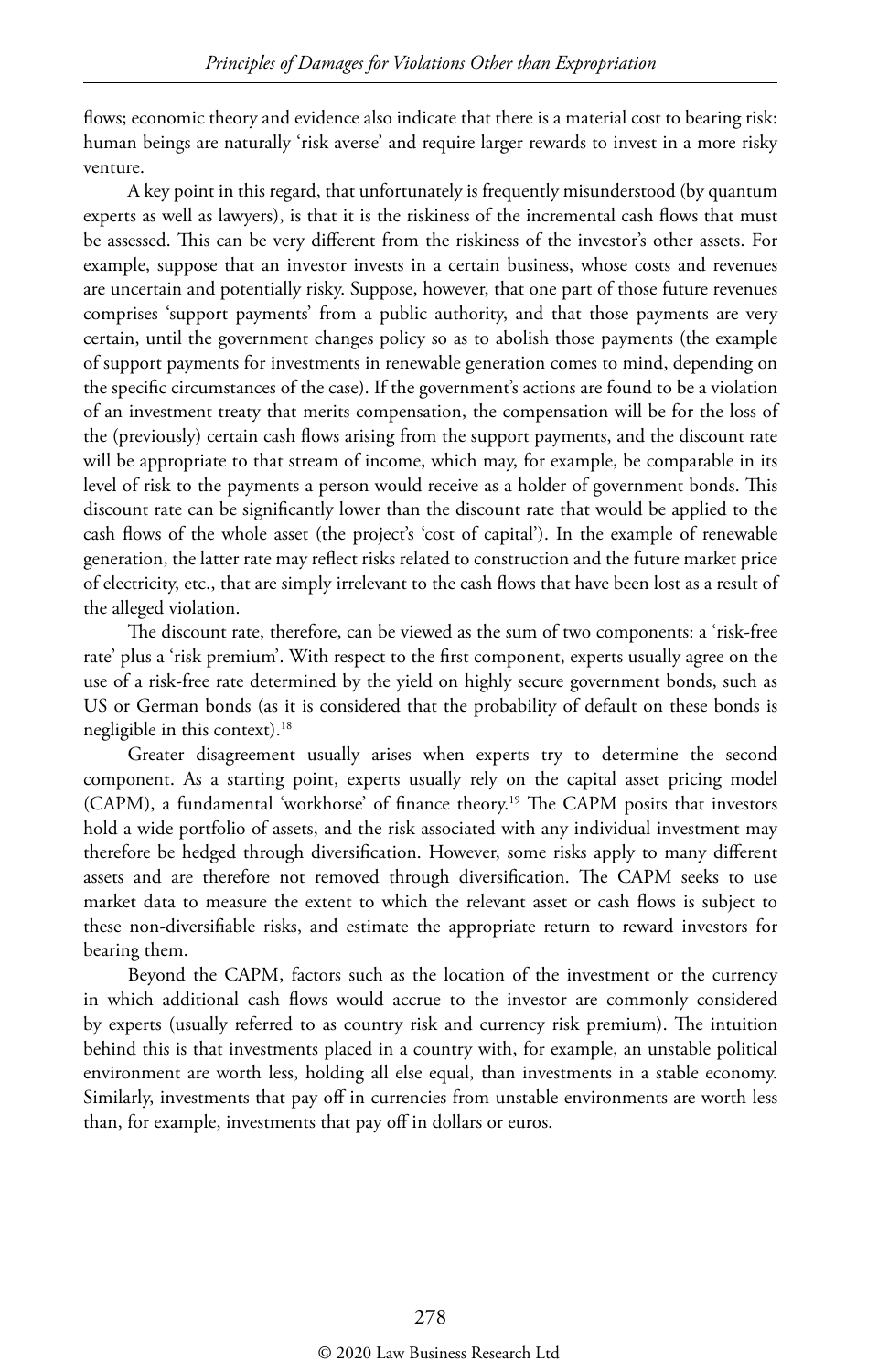#### **II PRE-AWARD INTEREST**

Finally, once a tribunal finds in the favour of the investor, the respondent owes the investor a certain amount in the size of the damages award. The respondent owes the investor this amount from the date of assessment until the moment when the investor is finally compensated, namely the moment when the respondent pays the investor the full amount of the damages award.

It is conventional to distinguish between (1) interest to cover the period between the date of assessment and the date of award (pre-award interest); and (2) interest to cover the period between the date of award and the date when any damages are actually paid (post-award interest). Our comments here focus on pre-award interest, although most of what is said will apply equally to post-award interest.

Pre-award interest only arises if the date of award is later than the date of assessment. Under the *ex post* approach, therefore, there is in principle no issue of determining pre-award interest.20 However, this distinction is a formal one because under the *ex post* approach, the issue of historical damages must be dealt with– here, our discussion will focus on the *ex ante* approach.

Different pre-award interest rates can have a very significant impact on damages awards. As an example, suppose that damages as at the date of assessment are US\$100 million, and the date of the award is 10 years later. Adding on pre-award interest at 3 per cent per annum would give an award of US\$134 million, while at 6 per cent per annum the figure would be US\$179 million and at 9 per cent it would be US\$237 million (in the last case the interest would be greater than the pre-interest damages).

From a legal perspective, a number of factors may determine or influence the choice of a pre-award interest rate. For the specific case of investment treaty arbitration, different bilateral investment treaties (BITs) give rise to different principles for the determination of pre-award interest rates. For example, the BIT between the Netherlands and Egypt defines just compensation as including 'interest at a normal commercial rate until the date of payment' (without further specification of the meaning of a 'normal' commercial rate).<sup>21</sup> The BIT between Georgia and Kazakhstan specifies that compensation for expropriation should include 'interest at the London Inter-Bank Offered Rate (LIBOR)'.22

From an economic perspective, however, the appropriate choice of interest rate follows from the requirement for full reparation. Again, different interpretations are possible (and the choice between them is a matter of law). One of those is the following. In the case of the *ex ante* approach, to be in the same financial position, the investor must in fact be indifferent between the but-for scenario and the actual scenario, where it understands that as at the date of award it will receive US\$Y plus pre-award interest determined according to a specified methodology.

The question therefore arises of what that methodology should be. One approach is to consider what the investor would have done with the US\$Y, had it been given that money as of the date of assessment, and then to identify the equivalent interest rate to be applied to the US\$Y.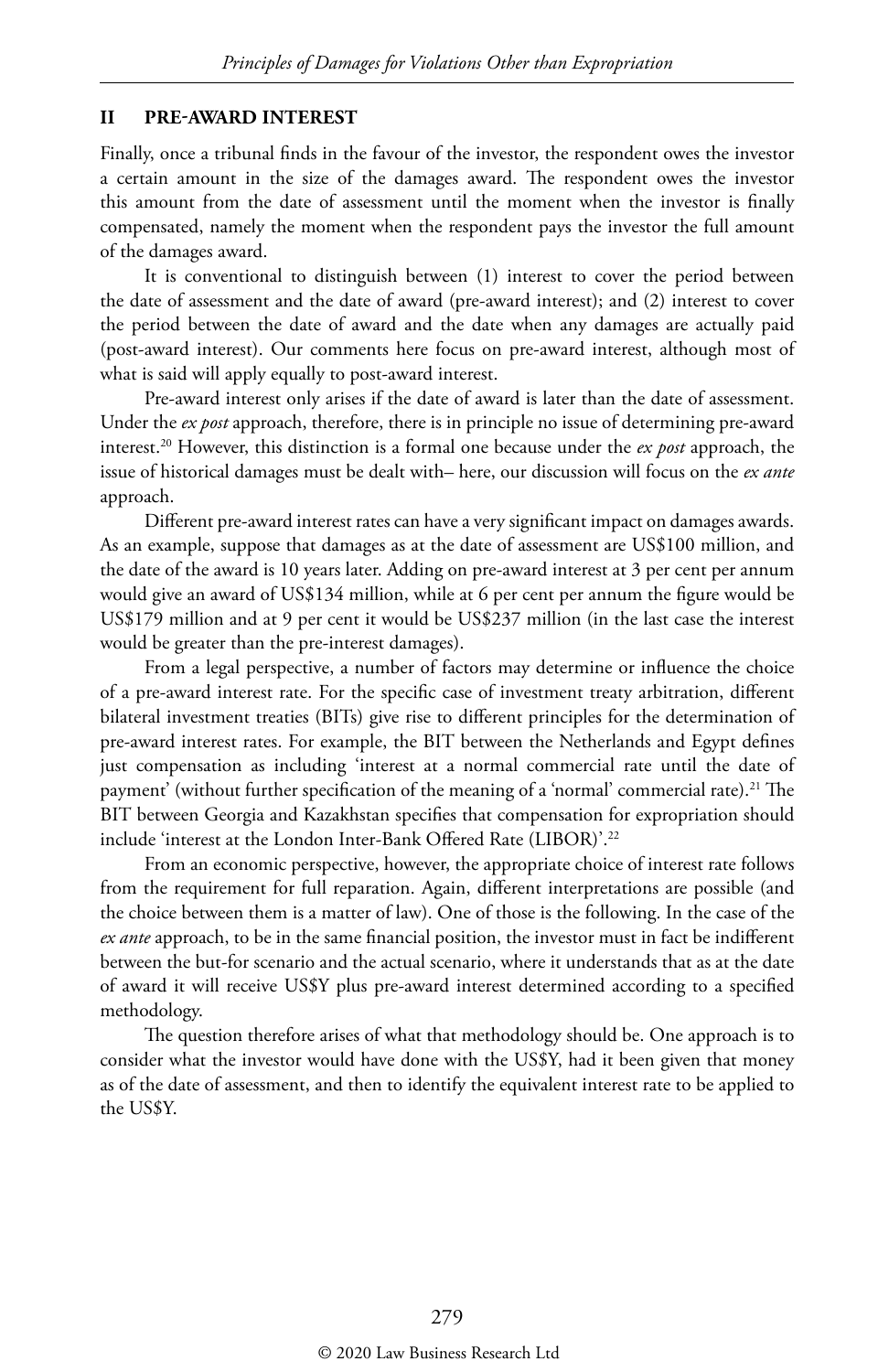Different options can be considered for the investor's hypothetical alternative use:

- *a* If the investor had debt (or was going to incur debt after the date of assessment), it could have used some or all of these sums to reduce existing debt or avoid falling into new debt. In that case, the pre-award interest relating to these funds corresponds to the rate on the debt that the investor could or would have avoided – most likely, its most expensive debt (or if where the investor was going to incur debt after the date of assessment, the rate at which it would be able to secure this new financing).
- *b* If the investor did not have (and would not have incurred) debt, the investor would have either kept the money in interest-bearing deposits at the commercial deposit rates in place at the time, or it would have found an alternative use for the money, such as investing it in alternative projects.
- *c* With respect to alternative uses, the investor could either have invested the money in its own business or into any alternative investment.

A second approach is to consider that the damages award amount represents a loan from the investor to the respondent (the 'coerced loan theory'). In that case, the pre-award interest rate applied would correspond to the respondent's borrowing rate, which is usually determined by several factors (the respondent's credit risk or location, or the currency of the damages award). In sum, in this case the pre-award interest should reflect not only the time value of money, but also the default risk of the respondent.

Correctly estimating the pre-award interest rate can be more or less complex depending on which of the approaches above is used. Determining the investor's or respondent's borrowing rate is often simpler than identifying potential alternative investments for the investor (and the corresponding rates of return).

The 'correct' approach among the ones listed above is likely a matter of law, and may also depend on the level of proof an investor is able to provide to the arbitral tribunal. However, if a principle based upon the investor's alternative use of the damages amount is applied, the investor would have chosen the alternative use that would have maximised its financial position and, if employing the money for a new investment, would have made the investor better off than reducing its debt.

The issue with the above is that it is often difficult to assess what this alternative investment may have been, or what rate of return the investor would have obtained from it. Moreover, for both new investments or investments in the investor's own business, the rate of return usually demanded by the investor reflects, inter alia, the investor's expectations regarding the risk associated with this investment: in simple words and as explained above, the more risky an investment is perceived to be, the higher the rate of return the investor would require. However, when being deprived of the money for a certain period (and compensated for it afterward), the future risk associated with this presumed investment is fully removed, because the investor did not actually have the opportunity to invest in this opportunity. Therefore, it would no longer make sense to compensate the investor for this risk.

The key subtlety is to identify not only the expected return from what the investor would have done, but also the level of risk it would have incurred. An investor would normally accept a lower rate of interest on the US\$Y, if it is given for certain, than the expected return on a risky investment. Identifying the specific risk associated with the investment that has been removed (and the corresponding reduction in the required rate of return) is often a very complex task.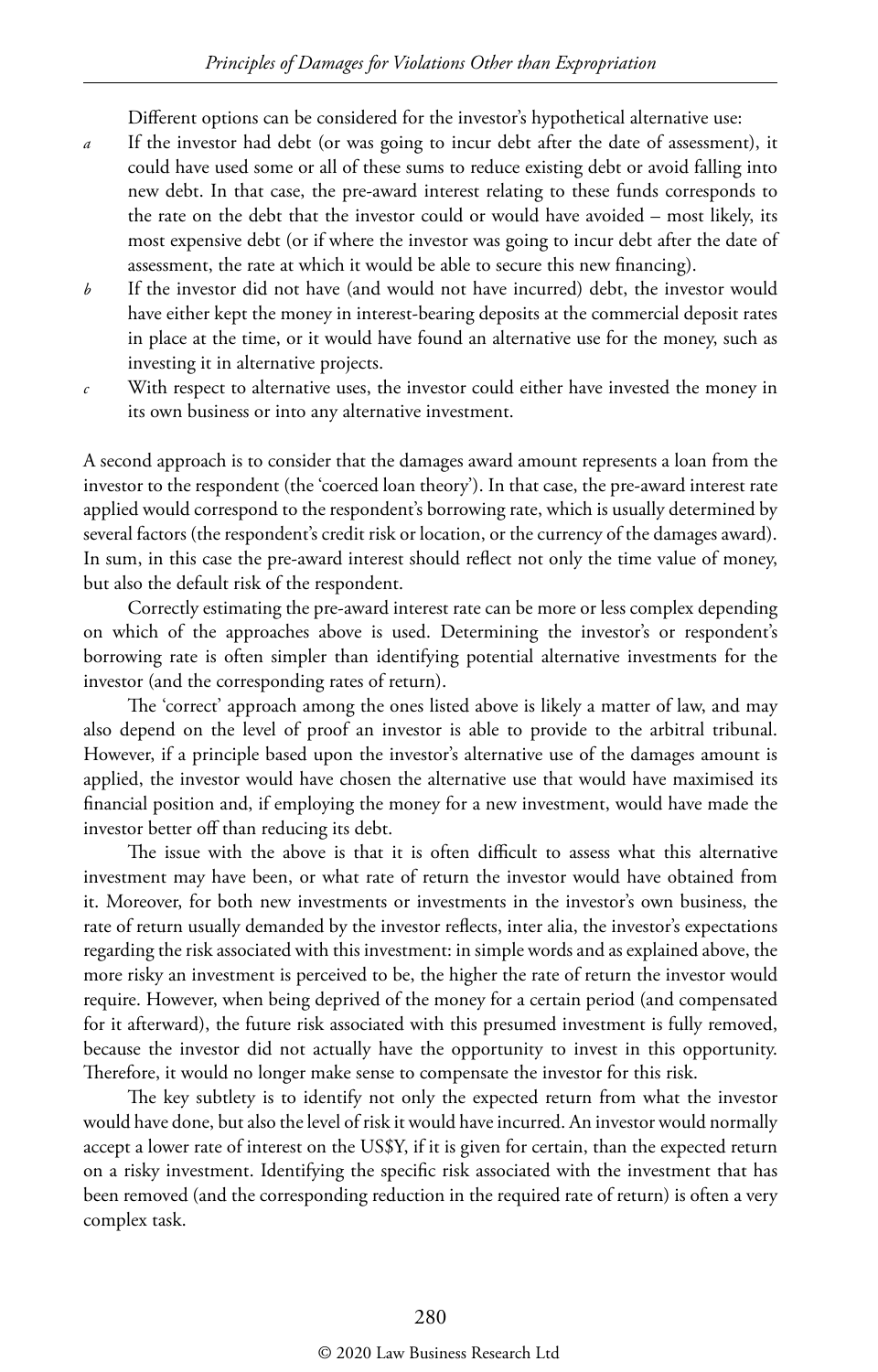## ABOUT THE AUTHORS

#### **RUXANDRA CIUPAGEA**

#### *Compass Lexecon*

Ruxandra Ciupagea is a senior vice president with Compass Lexecon, based in Madrid and London. Ms Ciupagea has over 10 years of experience in economic consulting and has provided expert evidence in litigation and international arbitration matters focused on pricing, valuation and damages assessments in energy and infrastructure markets. She has extensive experience in the fields of natural gas and LNG, electric power, renewable energy and regulated infrastructure. Ms Ciupagea is a recognised expert in the *Who's Who Legal Energy 2020* publication.

Ms Ciupagea also has particular expertise in electricity market modeling, including valuation of transmission assets and storage technologies, as well as in the environmental arena, where she has consulted on issues related to air quality impacts, carbon leakage risk and carbon credits. She has participated in designing models related to the UK Renewable Heat Incentive and renewable energy support (RES) policies in Europe.

Ruxandra holds an MPhil in Economics and Finance from the Centro de Estudios Monetarios y Financieros (CEMFI, Madrid), where she specialised in microeconomics, with a special focus on industrial organisation and regulation and competition policy. She holds a BA in Economics from Universidad Carlos III de Madrid. Previous to joining Compass Lexecon, Ms Ciupagea worked for the energy and environment practices of another major economic consulting company.

#### **BOAZ MOSELLE**

#### *Compass Lexecon*

Boaz Moselle is an executive vice president at Compass Lexecon based in London. He is an economist who has worked in academia, consulting and government.

Dr Moselle's areas of expertise include:

- *a* Oil and gas: economic analysis relating to the price of gas and LNG in long-term contracts, valuation of gas supply businesses, and the estimation of damages from the breach of supply contracts; valuation of oil and gas assets.
- *b* Other energy sources: valuation of conventional, nuclear and renewable power generation assets; estimation of damages in relation to alleged breaches of obligations under bilateral and multilateral investment treaties, and alleged breaches of contractual obligations.